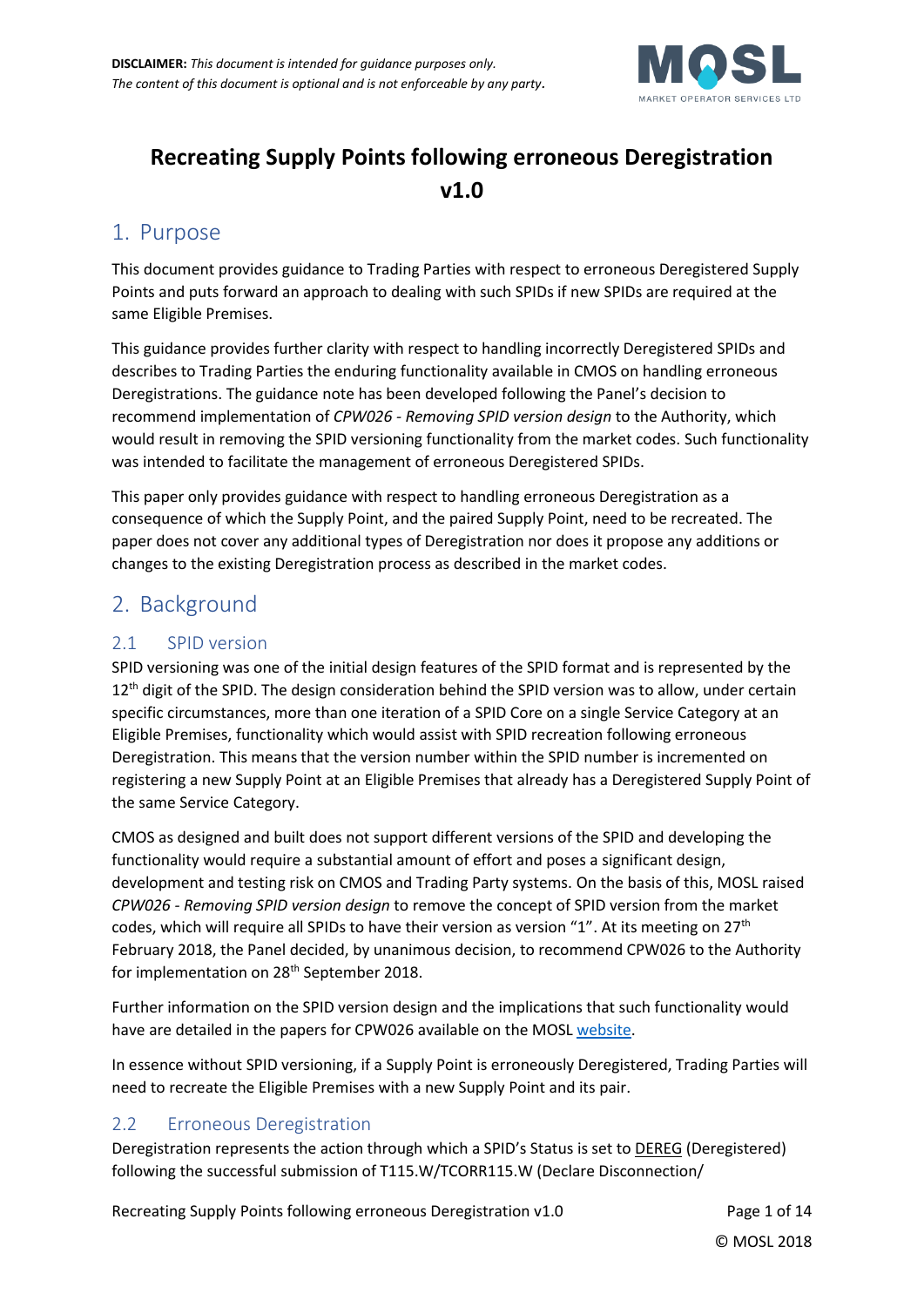

Reconnection/Deregistration) Data Transaction with Data Item D2025 (Disconnection/Reconnection/ Deregistration) set as EXIT, NOSP or PDISC.

Erroneous Deregistration is setting a Supply Point's Status to DEREG by mistake as a consequence of user error. This could be either by virtue of incorrectly identifying the Eligible Premises (from an operational perspective) against which Deregistration needs to be processed, or by submitting the Deregistration Data Transaction against the wrong Supply Point, or submitting the wrong value for Data Item D2025.

A distinction should be made at this point between Supply Point Deregistration and Supply Point erasure. A SPID is Erased by submitting TCORR115.W (Declare Disconnection/Reconnection/ Deregistration) with Data Item D2025 as SPERR. Erased SPIDs are deemed to have never existed and thus they do not contribute to the calculation of Primary Charges for any Invoice Period. This is different from Deregistration, where the SPID continues to incur settlement charges for the period of time it was active.

This guidance has been produced as a consequence of SPID versioning not being supported in CMOS. It should be noted that SPID versioning was never intended to work on Erased SPIDs, as following erasure there is no Supply Point left to increment the version on. As the scope of this paper is to provide guidance on erroneously Deregistered SPIDs in the absence of SPID versioning, it does not discuss Erased Supply Points.

However, as a reminder, Erased SPIDs are not visible on the CMOS Portal. For Trading Parties to view these Supply Points they should run, from Jaspersoft, the relevant Market Dataset Reports with a date prior to the one when the SPID erasure Data Transaction was submitted.

# 3. Deregistration prerequisites

The market codes place certain requirements on Trading Parties to verify the need for and accuracy of the action prior to them processing a Deregistration. These requirements are technically validated in CMOS and the following section describes the prerequisites of a Water SPID and Sewerage SPID Deregistration.

In addition, the Operational Terms also state a number of Deregistration requirements. The cooperation between the Wholesaler, Other Wholesaler, Retailer and Other Retailer in processes C5 and C6, including notification to all affected Trading Parties of the proposed Deregistration and the ability to challenge such notification, need to be followed and ought to mitigate against erroneous Deregistration cases.

## 3.1 Water SPID Deregistration prerequisites

For Water Supply Points and prior to submitting the Deregistration Data Transaction, the Wholesaler must:

- remove all meters (by submitting Final Reads) at the Supply Point:
	- $\circ$  for cases where a meter is part of a meter network, the meter network needs to be discontinued prior to removal of the relevant meters;

### 3.2 Sewerage SPID Deregistration prerequisites

For Sewerage Supply Points and prior to submitting the Deregistration Data Transaction, the Wholesaler must:

Recreating Supply Points following erroneous Deregistration v1.0 Page 2 of 14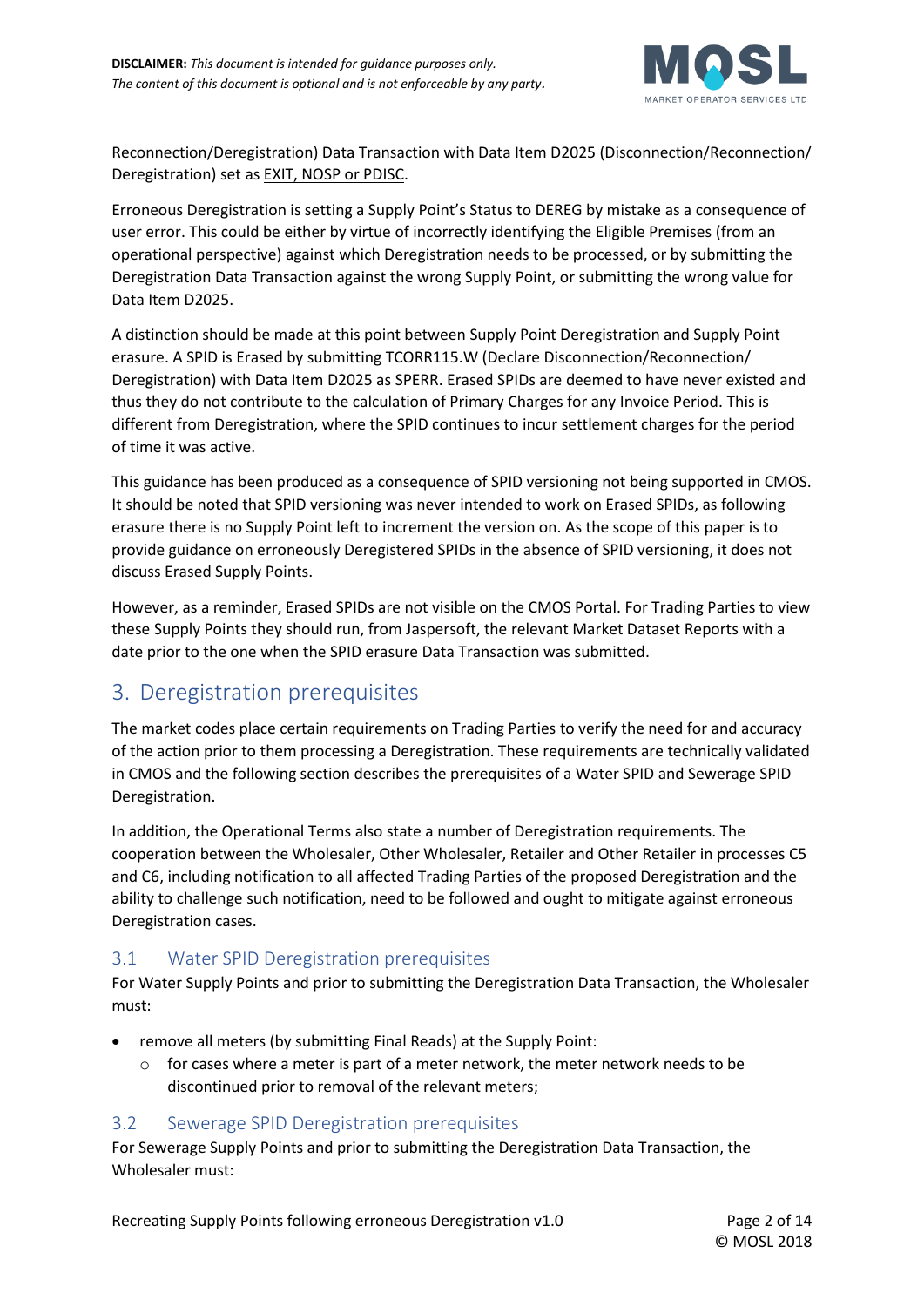

- remove all meters (by submitting Final Reads) at the Sewerage Supply Point:
	- $\circ$  for cases where a meter is part of a meter network, the meter network needs to be discontinued prior to removal of the relevant meters.
- terminate all Discharge Points (DPIDs):
	- $\circ$  for cases where the Discharge Point is associated with a meter, the association must be discontinued prior to terminating the DPID; and
	- o for cases where the Discharge Point has associated Calculated Discharges, the Calculated Discharges need to be discontinued prior to terminating the DPID.

This guidance does not provide detail on how to handle the Deregistration prerequisites, but assumes that in order for a Deregistration to take place, Wholesalers must have performed, as relevant, the above activities.

# 4. Recreating Supply Points following erroneous Deregistration guidelines

Trading Parties should be aware of the following guidelines when recreating Supply Points following erroneous Deregistration:

### 4.1 Notification to the affected Trading Parties of the erroneous Deregistration

CMOS will send a T115.M/TCORR115.M (Notify Disconnection/Reconnection/Deregistration) to the Other Wholesaler, Retailer and Other Retailer, as relevant, to notify them of the Deregistration (but without distinguishing between a valid Deregistration or an erroneous one). Data carried on this notification (such as the SPID and the effective from date) should be used as a starting point by Trading Parties to engage in the erroneous Deregistration assessment and SPID recreation activity.

However, the Wholesaler that processed the Deregistration transaction should also contact affected Trading Parties outside CMOS and inform them that the Deregistration transaction was submitted in error. For cases where another Trading Party at the Supply Point pair, other than the Wholesaler, has noticed the erroneous Deregistration, they will proceed with contacting the Wholesaler that processed the transaction. The Wholesaler, if it confirms that the Deregistration was in error, should contact the other affected Trading Parties.

Trading Parties are reminded that if *CPW026 – Removing SPID version design* is approved by the Authority, there is a legal requirement placed on themselves to notify the erroneous Deregistration as soon as they become aware of the error. This requirement is included in section 3.2.8 of CSD 0105 (*Error Rectification and Retrospective Amendments*):

*In the case of incorrectly Deregistered Supply Points, the Wholesaler shall notify all affected Trading Parties as soon as it becomes aware of the error and all affected Trading Parties Registered to the Water Services Supply Point and the Sewerage Services Supply Point at the Eligible Premises agree to co-operate with each other in relation to the Registration of New Supply Points.*

### 4.2 Submit a new Supply Point request

Once the need for a replacement Supply Point has been identified and the erroneous Deregistration confirmed, the Wholesaler should request a new SPID using Data Transaction T101.W, nominating the previous Retailer as the Retailer for the new SPID. In order to maintain a link in the market between the old SPID and the new one, Wholesalers are advised to populate Data Item D5001 (Free

Recreating Supply Points following erroneous Deregistration v1.0 Page 3 of 14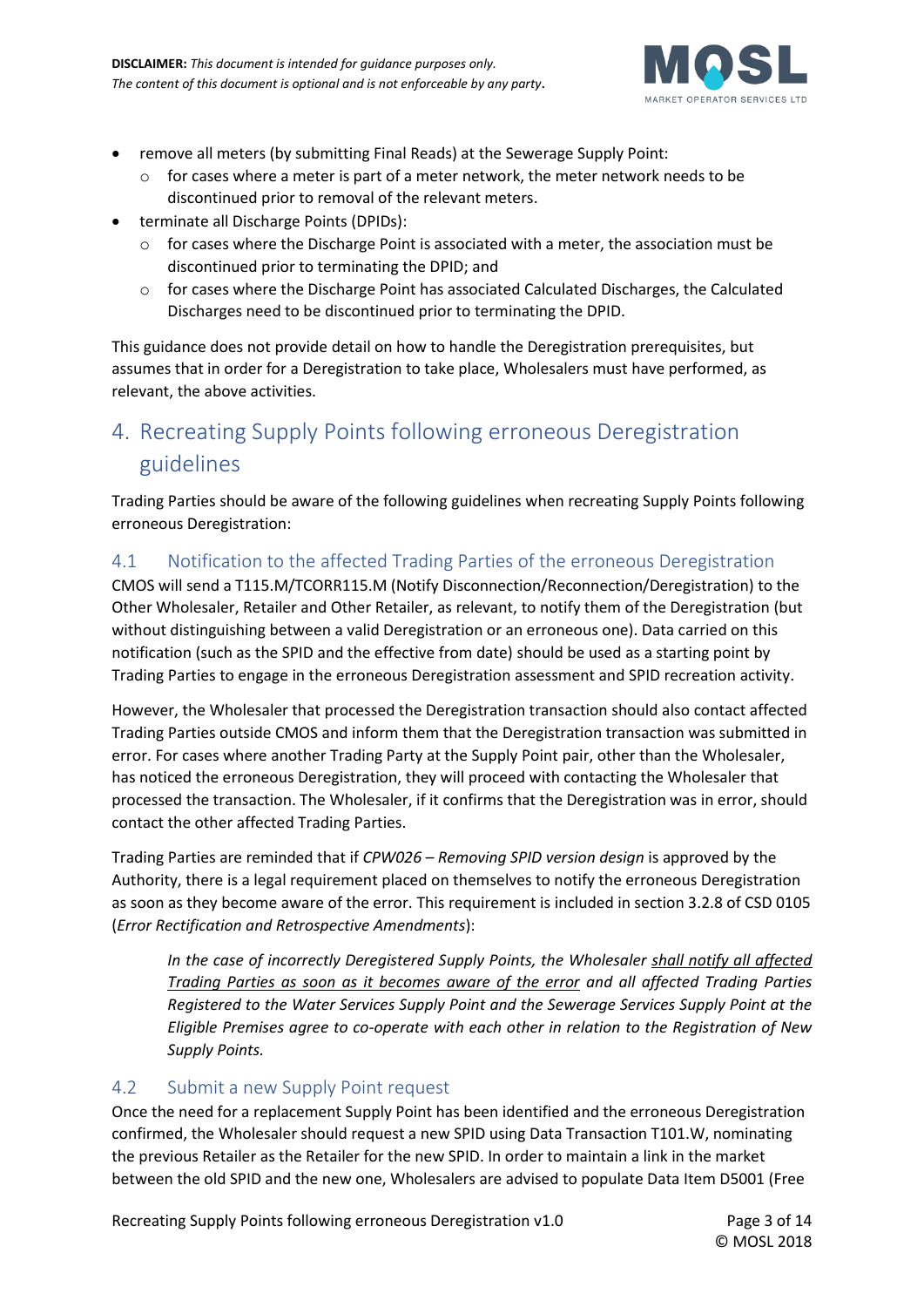

Descriptor) on the T101.W with: "Recreation of SPID <old SPID number> following erroneous *Deregistration*".

For cases where the Wholesaler has to recreate the Supply Point because the paired SPID was incorrectly Deregistered, D5001 (Free Descriptor) on the T101.W should be populated with: "*Recreation of SPID <old SPID number> following the erroneous Deregistration of SPID <old paired SPID number>".*

The pairing reference used at the erroneously Deregistered SPID cannot be reused when recreating the Supply Point. Any attempt to use the pairing reference from the erroneously Deregistered SPID at any new SPID will be rejected by CMOS. As such, the Wholesaler submitting the new Supply Point request should use a new, unique, pairing reference.

### 4.3 Submission of Supply Point data

Following SPID registration, both the Wholesaler and the Retailer shall submit relevant Data Transactions to replicate the data available at the old Supply Point as of the Deregistration date. This includes the submission of service components and service component data, the submission of customer details and the occupancy status of the Premises, and the installation of meters. Trading Parties are reminded that the erroneously Deregistered Supply Point is still accessible on the CMOS Portal and as such can refer to it to determine what data needs to be recreated.

As mentioned above, data at the new SPID needs to be created from the Deregistration date onwards. As an example, assume that tariff *ABC1* is applicable at the old SPID up to 2017-10-01, following which tariff *ABC2* is applicable.

- If erroneous Deregistration is effective from 2017-12-01, then only tariff *ABC2* needs to be submitted against the new SPID;
- If erroneous Deregistration is effective from 2017-09-01, then tariff *ABC1* needs to be submitted against the new Supply Point for the period 2017-09-01 to 2017-10-01, following which tariff *ABC2* needs to be submitted with an effective from date of 2017-10-01.

The following dates should be used when creating the new Supply Point:

- The Connection Date of the new SPID should match the Deregistration date of the old SPID;
- The Initial Read Date of the new meters should match the Final Read Date of the old meter; and
- All other SPID attributes should have an effective from date which matches the Connection Date, or later if required based on the data setup at the SPID.

The Initial Read value of the new meters should match the Final Read value of the old meters, and no changes need to be made to either the Meter Manufacturer and Manufacturer Meter Serial Number. These details can be reused in CMOS if the Initial Read Date of any new meter is not the same as the Initial Read Date of the old meter, which won't be the case if the above guidance is followed.

The meters at the new Supply Point should be continued to be read as normal and no recreation of the meter's read profile is needed. However, for more accurate volume estimations, Trading Parties are advised to set the Yearly Volume Estimate (YVE) of the new meter equal to a year's worth of consumption for the old meter, if available.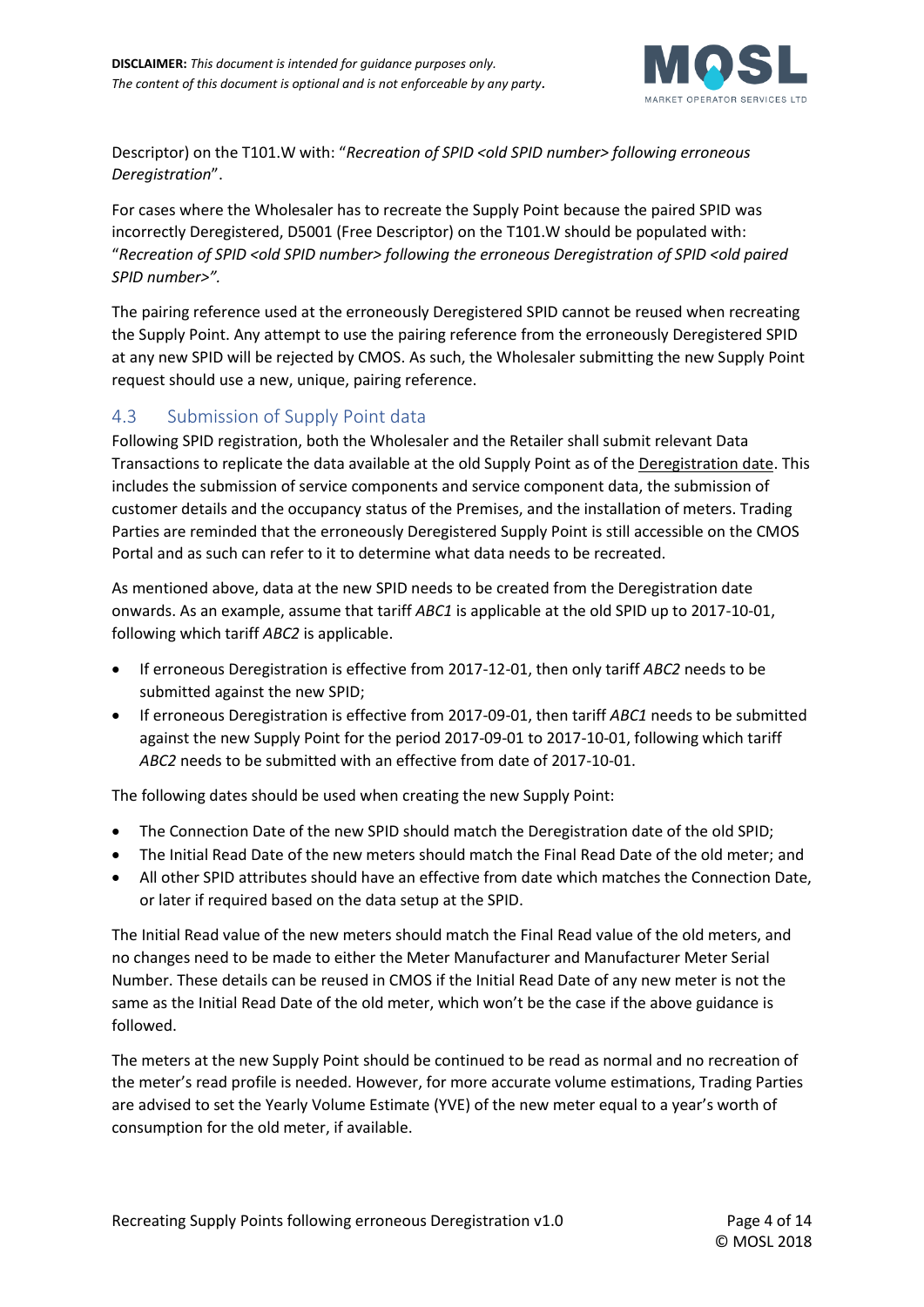

The Discharge Point ID used at the old Supply Point cannot be used at the new Supply Point. This means that the new Discharge Point ID needs to be amended. Any new DPIDs should keep the old Discharge Point ID, but a "-v2" should be added at the end of the DPID.

The Calculated Discharge ID used at the old Supply Point cannot be used at the new Supply Point. This means that the new Calculated Discharge ID needs to be amended. Any new Calculated Discharge IDs should keep the old Calculated Discharge ID, but a "-v2" should be added at the end of the Calculated Discharge ID.

Appendix A puts forward a visual representation of data in CMOS and highlights some changes data goes through following Deregistration and Supply Point recreation.

### 4.4 Trading Party cooperation

While erroneous Deregistration is a result of user error, Trading Parties are advised to co-operate with each other in the recreation of the Supply point, and to do so as quickly as possible, in order to promote accurate charges and a positive customer experience.

Trading Parties are reminded that if CPW026 is approved by the Authority, there is a legal requirement placed on themselves to co-operate with each other in relation to the recreation of the Supply Point. This requirement is included in section 3.2.8 of CSD 0105 (*Error Rectification and Retrospective Amendments*):

*In the case of incorrectly Deregistered Supply Points, the Wholesaler shall notify all affected Trading Parties as soon as it becomes aware of the error and all affected Trading Parties Registered to the Water Services Supply Point and the Sewerage Services Supply Point at the Eligible Premises agree to co-operate with each other in relation to the Registration of New Supply Points.*

## 5. Supply Point recreation further guidelines

### 5.1 Unpaired Water SPID erroneous Deregistration

The erroneous Deregistration of an unpaired Water SPID negatively affects the water Wholesaler and the water Retailer registered at the Supply Point.

For such cases of erroneous Deregistration, the guidelines in section 4 need to be followed.

### 5.2 Unpaired Sewerage SPID erroneous Deregistration

The erroneous Deregistration of an unpaired Sewerage SPID negatively affects the sewerage Wholesaler and the sewerage Retailer registered at the Supply Point.

For such cases of erroneous Deregistration, the guidelines in section 4 need to be followed.

### 5.3 Paired Supply Points erroneous Deregistration

The erroneous Deregistration of either Supply Point in a Supply Point pair negatively affects the water Wholesaler, the sewerage Wholesaler, the water Retailer and the sewerage Retailer registered at the Supply Point.

As an example, consider a Sewerage SPID (3900058210S13) for which charges are derived by using the volumes recorded by meters installed at the paired Water SPID (3900058210W16). Assume that the Sewerage SPID is incorrectly Deregistered. As this was an erroneous Deregistration, the sewerage Supply Point will need to be recreated, but the water Wholesaler will need to Deregister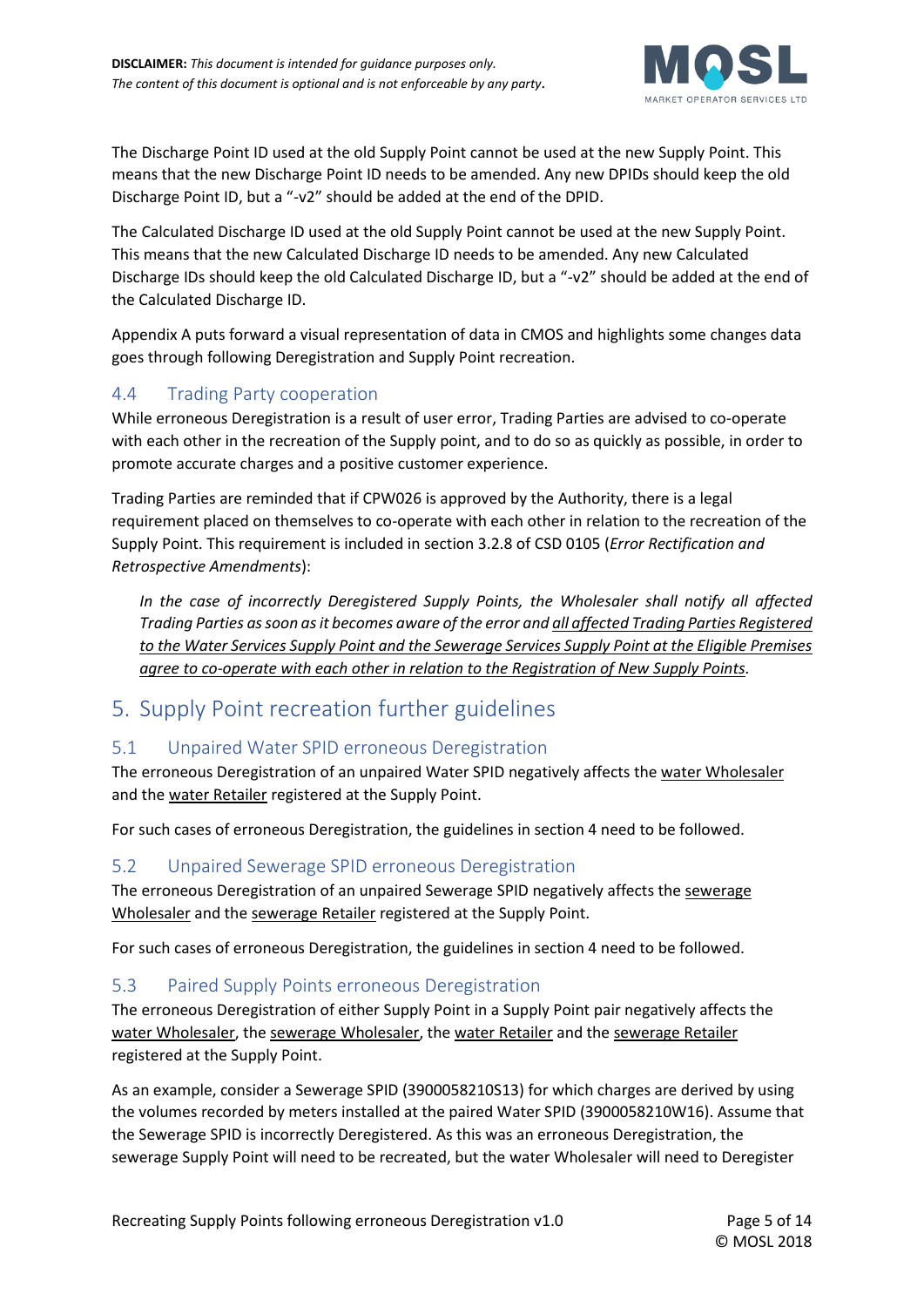

the Water Supply Point as well and recreate the pair (including any meters and associated SPID data).

Recreating the Water SPID is required as one of the most common methods of charging sewerage is through applying a charge to a percentage of the water volume used at the Eligible Premises. This method of calculation uses the Return to Sewer attribute to establish the proportion of water which is deemed to be sewerage. As such, water volumes at the Water SPID are measured by a meter, and after usage, a proportion of the volume (usually 95%) is discharged back as sewerage.

If the Sewerage SPID is erroneously Deregistered and the Water SPID is not recreated together with the SPID pair, the water SPID and sewerage SPID sit independently of one another, on different SPID Cores and thus with no possibility of establishing a link between them. This can significantly affect the charge calculation at the Sewerage SPID. As there is no linked meter to base the sewerage volume calculation, the sewerage charges (and trade effluent changes) are not based on actual usage and fail to capture the consumption behaviour at the Eligible Premises, resulting in inaccurate charges, which may be reflected in the bills issued to the customer.

The same considerations apply when the Water SPID is erroneously Deregistered, as in order to achieve accurate charges, the Sewerage SPID needs to also be Deregistered and paired with the new Water SPID.

To summarise, the erroneous Deregistration of a Supply Point by a Wholesaler is likely to have an impact on the Other Wholesaler's settlement charges. Thus, in order to obtain accurate settlement charges which reflect the configuration at the Eligible Premises, the Other Wholesaler needs to recreate the Supply Point and pair the SPID. Trading Parties are reminded that if CPW026 is approved by the Authority, there is a legal requirement placed on themselves to co-operate with each other in relation to the recreation of the Supply Point. This requirement is included in section 3.2.8 of CSD 0105 (*Error Rectification and Retrospective Amendments*). Additionally, Trading Parties have general obligations in the market codes to maintain accurate and up to date data in the Central Systems which reflects the configuration of the Eligible Premises.

Based on the above, it is advised that when either SPID is erroneously Deregistered in a SPID pair, that the other Supply Point is Deregistered as well and that the SPID pair is recreated.

For cases of erroneous Deregistration at a Supply Point pair, the guidelines in section 4 need to be followed. In addition:

- Once the Other Wholesaler has received notification from the Wholesaler of the erroneous Deregistration, the Other Wholesaler shall ensure that the Retailer associated with the SPID is also aware of the erroneous Deregistration and the need to recreate the Supply Point pair;
- The Other Wholesaler shall undertake the Deregistration prerequisites as outlined in section 3 and, once complete, shall recreate the Supply Point as detailed in section 4, ensuring that the new Supply Point is paired with the SPID that was recreated by the Wholesaler. The timescales in CSD 0101 (*Registration: New Supply Points*) apply for completing the Supply Point recreation;
- The Deregistration date of both Supply Points must match. This means that the second Deregistration (i.e. not the erroneous one) needs to align with the first Deregistration date, including the termination of any associated assets;
- The Connection Date of both Supply Points must match, and, as per section 4 above, should be the Deregistration date;

Recreating Supply Points following erroneous Deregistration v1.0 Page 6 of 14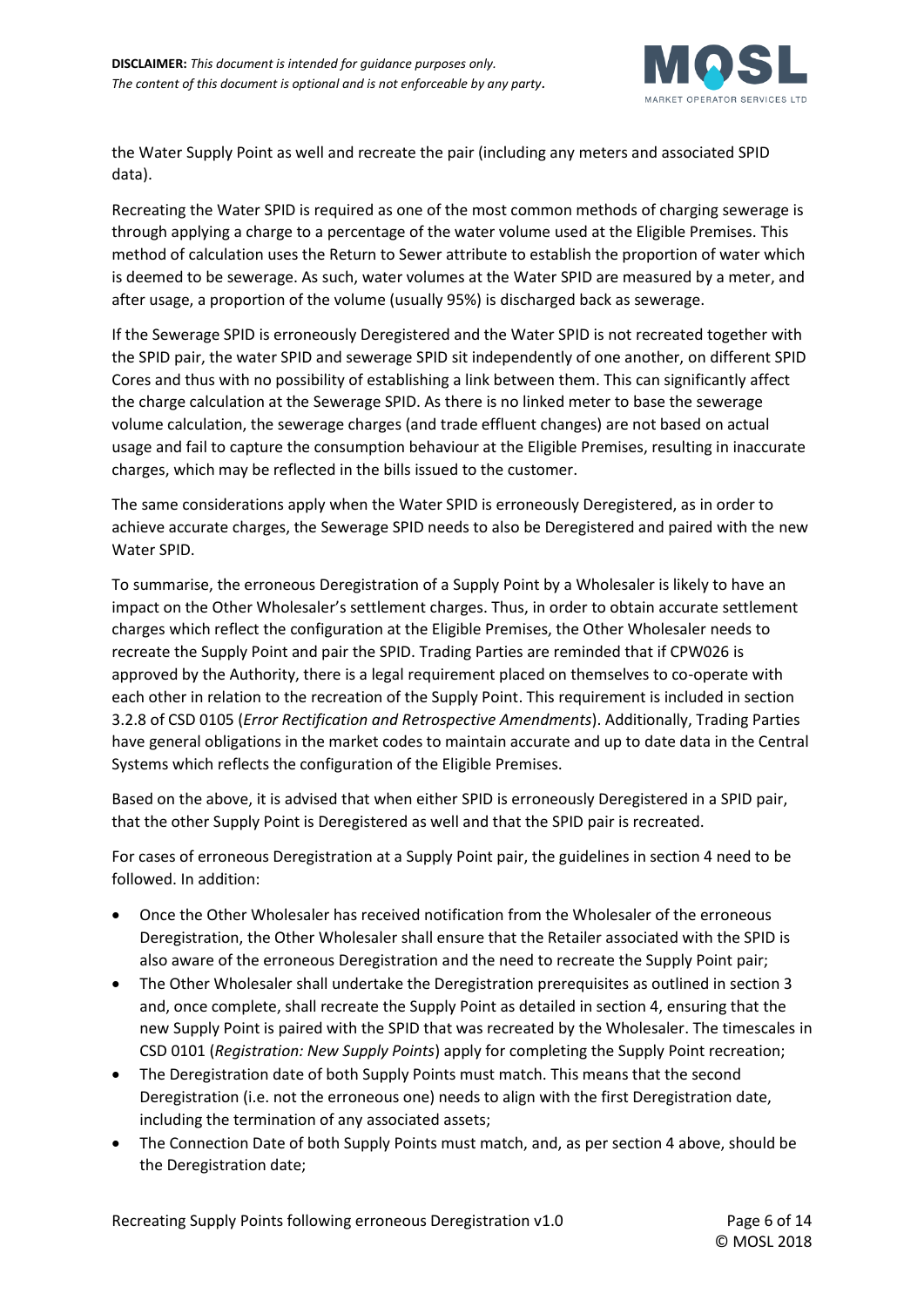

- If transactions continue to be processed against the non-erroneously Deregistered SPID (until such time when this SPID is also Deregistered), these transactions should be resubmitted against the new SPID in order to recreate the data;
- Users might be tempted in cases where one Supply Point is accidentally Deregistered, and the other Supply Point needs to be recreated as well, to first recreate the new SPID and use TCORR148.W (Submit Correct Meter SPID Relationship) to move the meters from the old SPID to the new one, prior to Deregistering the old SPID. This paper advises against such a behaviour, as using TCORR148.W will move the whole meter history from the old SPID to the new one from the Initial Read date, resulting in no volumetric charges being calculated at the old SPID and thus significantly changing the settlement charges.
- Similarly, where one of the Supply Points is accidentally Deregistered, it is advised to not use TCORR165.W (Unpair Sewerage SPID) to unpair the Sewerage SPID from the Water SPID, followed by a TCORR166.W (Pair Sewerage SPID) to pair the replacement SPID with the old, but valid, SPID of the other Service Category. As the unpair/pair transactions will move the whole SPID history from the Connection Date, these transactions will significantly change the settlement charges for the old Supply Point pair.

# 6. Settlement considerations

If the guidelines above are followed then in terms of settlement charge calculations:

- Charges will be incurred against the old Supply Point(s) up to the Deregistration date;
- Charges will start to be incurred against the new Supply Point(s) from the Connection date;
- There will be no gap or overlap period between the old and new SPID(s), and hence no missed charges or double charges;
- As the configuration of the new SPID(s) is almost identical (other than different read profiles for meters) to the Deregistered ones, charges at the new Supply Point(s) will very closely resemble the charges at the Deregistered Supply Points. Small differences can result due to different volume estimations which are based on a reduced reads profile, but these will be eliminated as meter reads are submitted.

# 7. Non-household customer considerations

For cases where erroneous Deregistration takes place and the Supply Point(s) are recreated, while the Non-household customer doesn't change, the active SPID(s) with which they are associated with will change.

As such, following the recreation of the Supply Point(s) and from the first invoice period for which charges are based on the new SPID(s), it is advised that bills issued to customers should have the new SPID(s) printed on them, rather than the old ones.

In addition, in order to potentially reduce customer queries as a result of changing Supply Point ID(s), it is advised the first bill issued to the customer which has the new SPID(s) should contain a message highlighting the change and any impacts, which should be minimal, on the customer as a consequence of new Supply Point ID(s).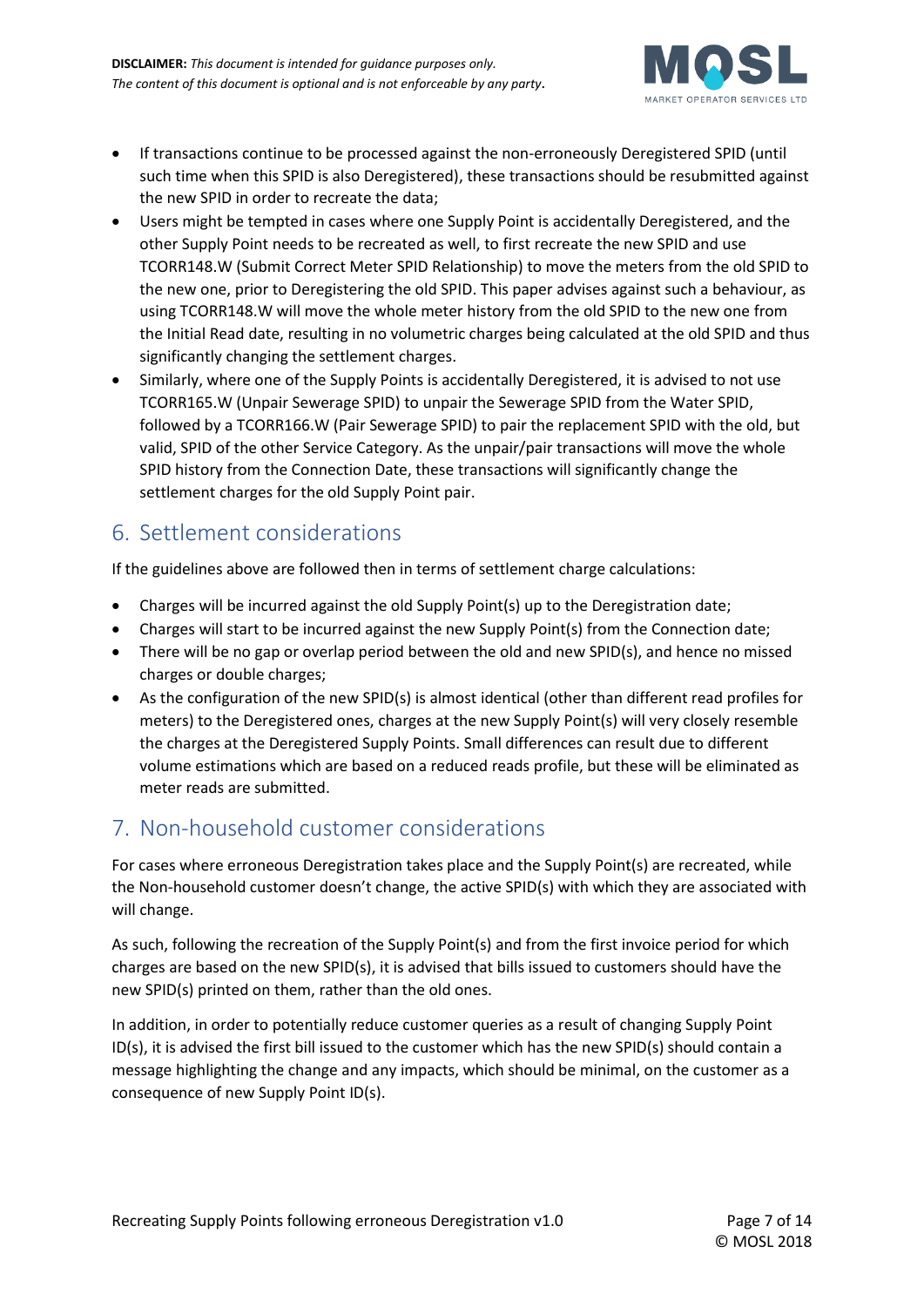

# 8. Further considerations

When erroneous Deregistration happens, cases can appear where the Deregistration date does not match with the date when associated assets have been discontinued. For instance, the Final Read for a meter at a SPID can be a few days prior to the Deregistration date. This can equally apply to a Discharge Point's termination date.

If the removal of these assets has been identified as being erroneous as well (i.e. not by virtue of changes at the Supply Point which required these assets to be legitimately removed) and thus need to be recreated at the new Supply Point, then the following points should be considered:

- Validation rules in CMOS will prevent the removal date of Discharge Points and meters to be after the Deregistration date of the SPID, and as such only cases where the removal date is prior to the Deregistration date need to be considered;
- For cases where the removal date is prior to the Deregistration date, Trading Parties should continue to follow the guidelines in section 4 and 5; and
- Additionality, Wholesalers should submit TCORR177.W (Amend Supply Point Effective Dates) to align the Deregistration date of the Supply Point with the latest removal date at the Supply Point (either the meter Final Read or the DPID termination date). This will reduce charge discrepancies, facilitate continuous charging and allow for a more easier recreation of the new Supply Point.

Regardless of the advice made in this guidance note, each Supply Point configuration is different, and prior to the recreation of data Trading Parties are responsible with analysing each SPID's data, taking appropriate measures to ensure that the new Supply Point resembles as closely as possible the old Supply Point, and coordinating with each other to ensure that the new Supply Point (and the dates of associated assets) resembles as closely as possible the old Supply Point.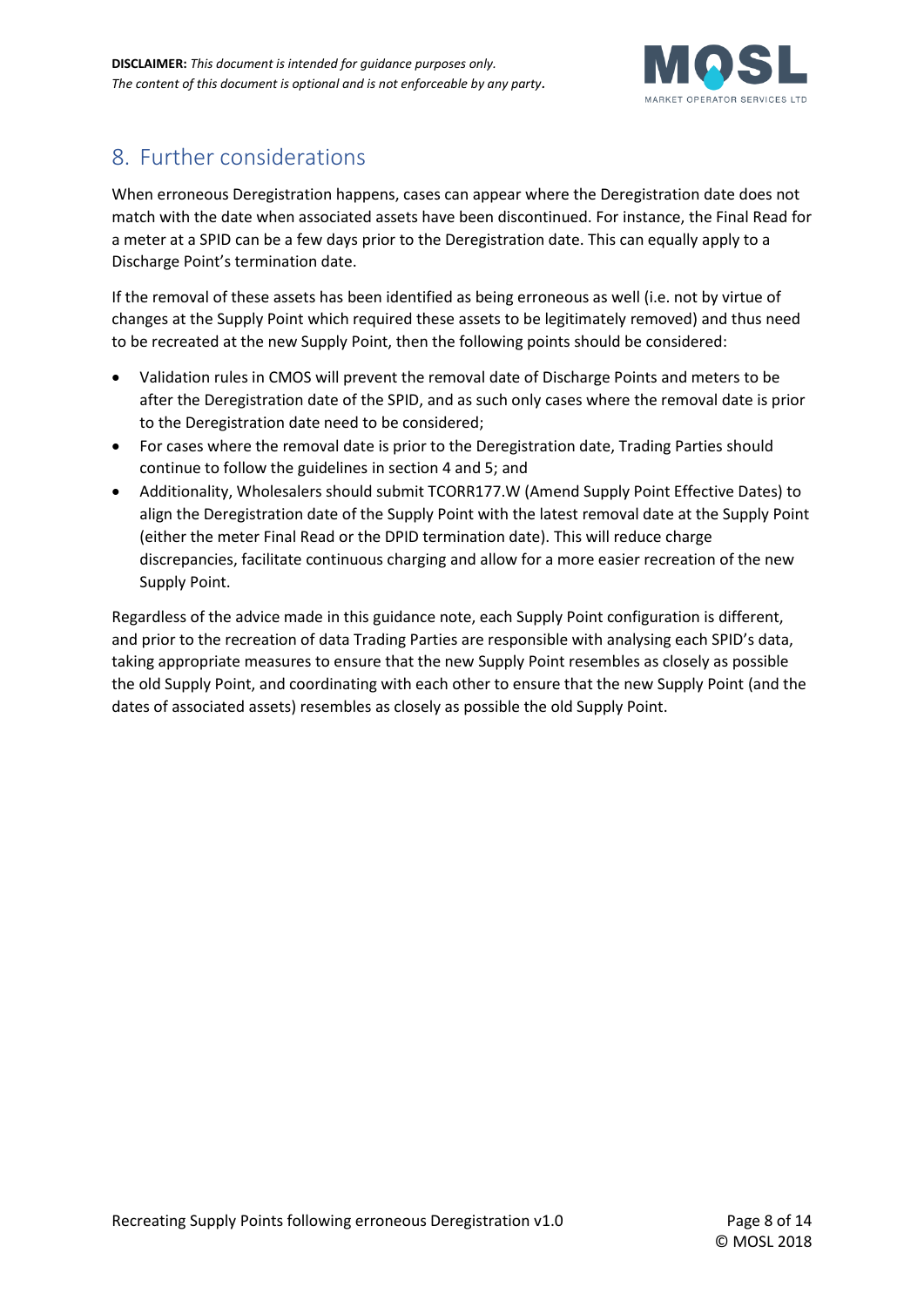

# Appendix A: Erroneous Deregistration case study

Appendix A puts forward an example of erroneous Deregistration and Supply Point recreation. It represents test data available in CMOS across multiple tables, each handling a component of the Supply Point Register (such as service components, meters, meter reads and discharge points).

There are three states of data for each component of the Supply Point Register:

#### **1) Prior to erroneous Deregistration**

a. This is the data at the Supply Point before the Supply Point, and the paired SPID, get Deregistered. This initial state of the data is captured against a cell with white background.

#### **2) After Deregistration**

a. This is the data at the Supply Point after the Supply Point, and the paired SPID, get Deregistered. One of the SPIDs is Deregistered in error, while the other one is Deregistered in order to recreate the SPID pair and achieve accurate charges. Data in these tables against a cell with white background represents no change from the initial state of the data. Data against a cell with an amber background represents the changes made to the data as a consequence of Deregistration and Trading Parties carrying out the prerequisites of Deregistration.

#### **3) After Supply Point recreation**

a. This is the data at the Supply Point after the Supply Point, and the paired SPID, have been recreated. Data against a cell with white background represents no change from the initial state of the data. Data against a cell with brown background represents the changes made to the data as a consequence of recreating the Supply Point pair.

Trading Parties can compare the initial state of the data (prior to Deregistration) with the state of the data following Supply Point recreation. The changes from one state to another should highlight:

- What data will not change;
- What data Trading Parties need to amend to achieve SPID recreation; and
- What data is changed automatically by CMOS as a consequence of SPID recreation (such as the SPID numbers).

This case study represents the erroneous Deregistration of either Supply Point in a Supply Point pair, followed by the recreating of both SPIDs and hence the SPID pair. For an unpaired SPID erroneous Deregistration and recreation, Trading Parties should refer to the appropriate SPID in the tables below.

The tables in Appendix A are a visual representation of some of the guidelines presented in the body of this paper with respect to Supply Point recreation. It puts forward a fictional example which deals with one of the situations that can arise following erroneous Deregistration, but it is not a definitive or exhaustive answer to handling erroneous Deregistration. The example below is a stylised view of data in CMOS which has omitted, for simplicity, a significant amount of data items available at a Supply Point, and should not be used as a guide to how data is stored and processed in CMOS.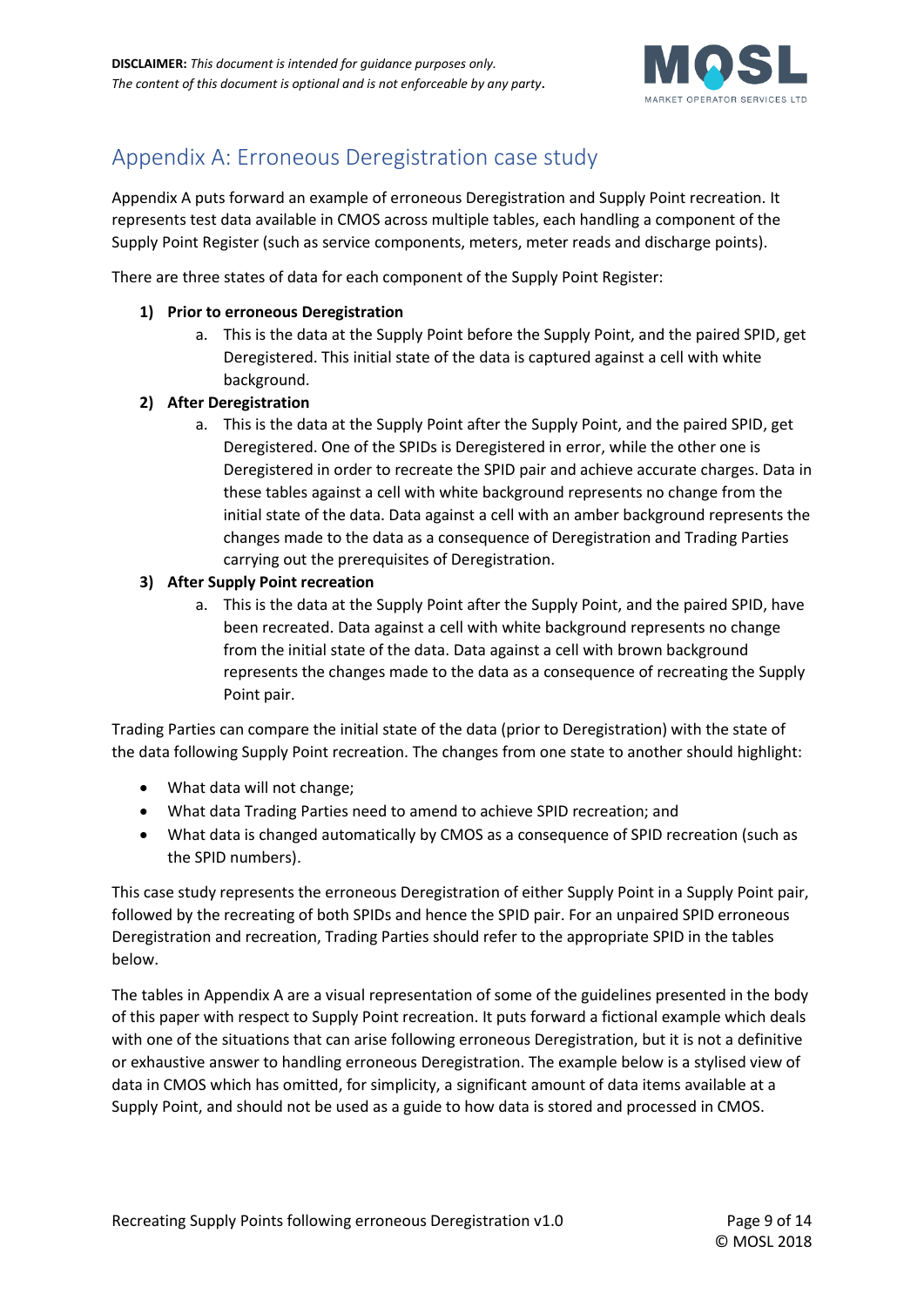### *Supply Point data*

| <b>Supply Point data</b> |                 |                                                                                                     |                 |  |  |                                  |  |                                                              |            |                                       |  |  |
|--------------------------|-----------------|-----------------------------------------------------------------------------------------------------|-----------------|--|--|----------------------------------|--|--------------------------------------------------------------|------------|---------------------------------------|--|--|
| <b>SPID</b>              |                 | OCCUPANCY STATUS   NEW CONNECTION TYPE   SPID STATUS   RETAILER ID   WHOLESALER ID   ADDRESS LINE 1 |                 |  |  |                                  |  | POSTCODE   CUSTOMER NAME                                     |            | CONNECTION DATE   DEREGISTRATION DATE |  |  |
| 3900058210W16            |                 | NEW                                                                                                 | TRADABLE        |  |  | 16-18 Monument Street   EC3R 8AJ |  | $\frac{1}{2}$ Market Operator Services Limited $\frac{1}{2}$ | 2017-04-01 |                                       |  |  |
| 3900058210S13            | <b>OCCUPIED</b> | <b>NEW</b>                                                                                          | <b>TRADABLE</b> |  |  | 16-18 Monument Street   EC3R 8AJ |  |                                                              | 2017-04-01 |                                       |  |  |

| Supply Point data |                 |                                                                                                     |              |  |                         |                                  |  |                                  |            |                                       |  |
|-------------------|-----------------|-----------------------------------------------------------------------------------------------------|--------------|--|-------------------------|----------------------------------|--|----------------------------------|------------|---------------------------------------|--|
| SPID              |                 | OCCUPANCY STATUS   NEW CONNECTION TYPE   SPID STATUS   RETAILER ID   WHOLESALER ID   ADDRESS LINE 1 |              |  |                         |                                  |  | POSTCODE   CUSTOMER NAME         |            | CONNECTION DATE   DEREGISTRATION DATE |  |
| 3900058210W16     |                 | <b>NEW</b>                                                                                          | <b>DEREG</b> |  | MOSLTEST-R   MOSLTEST-W | 16-18 Monument Street   EC3R 8AJ |  |                                  | 2017-04-01 | 2017-12-01                            |  |
| 3900058210S13     | <b>OCCUPIED</b> | NEW                                                                                                 | DEREG        |  | MOSLTEST-R   MOSLTEST-W | 16-18 Monument Street   EC3R 8AJ |  | Market Operator Services Limited | 2017-04-01 | 2017-12-01                            |  |

| <b>Supply Point data</b> |                 |                                                                                                     |          |  |  |                                  |  |                                                 |  |                                       |  |  |
|--------------------------|-----------------|-----------------------------------------------------------------------------------------------------|----------|--|--|----------------------------------|--|-------------------------------------------------|--|---------------------------------------|--|--|
| <b>SPID</b>              |                 | OCCUPANCY STATUS   NEW CONNECTION TYPE   SPID STATUS   RETAILER ID   WHOLESALER ID   ADDRESS LINE 1 |          |  |  |                                  |  | POSTCODE   CUSTOMER NAME                        |  | CONNECTION DATE   DEREGISTRATION DATE |  |  |
|                          |                 | <b>NEW</b>                                                                                          | TRADABLE |  |  | 16-18 Monument Street   EC3R 8AJ |  |                                                 |  |                                       |  |  |
|                          | <b>OCCUPIED</b> | <b>NEW</b>                                                                                          | TRADABLE |  |  | 16-18 Monument Street   EC3R 8AJ |  | √ Market Operator Services Limited <del> </del> |  |                                       |  |  |

#### *Service component data*

| Service component data |                                      |                  |  |                                                                                                                                               |  |  |            |            |  |  |
|------------------------|--------------------------------------|------------------|--|-----------------------------------------------------------------------------------------------------------------------------------------------|--|--|------------|------------|--|--|
| SPID                   | SERVICE COMPONENT TYPE   TARIFF CODE |                  |  | SPECIAL AGREEMENT FLAG   SPECIAL AGREEMENT FACTOR   MAXIMUM DAILY DEMAND   ASSESSED VOLUMETRIC RATE   EFFECTIVE FROM DATE   EFFECTIVE TO DATE |  |  |            |            |  |  |
| 3900058210W16   MPW    |                                      | MPW MOSLTEST   0 |  |                                                                                                                                               |  |  | 2017-04-01 |            |  |  |
| 3900058210W16   AW     |                                      | AW MOSLTEST      |  |                                                                                                                                               |  |  | 2017-04-01 | 2017-10-01 |  |  |
| 3900058210S13          | I MS                                 | MS MOSLTEST      |  |                                                                                                                                               |  |  | 2017-04-01 |            |  |  |

| Service component data |                                      |                  |  |                                                                                                                                               |  |  |            |            |  |  |
|------------------------|--------------------------------------|------------------|--|-----------------------------------------------------------------------------------------------------------------------------------------------|--|--|------------|------------|--|--|
| <b>SPID</b>            | SERVICE COMPONENT TYPE   TARIFF CODE |                  |  | SPECIAL AGREEMENT FLAG   SPECIAL AGREEMENT FACTOR   MAXIMUM DAILY DEMAND   ASSESSED VOLUMETRIC RATE   EFFECTIVE FROM DATE   EFFECTIVE TO DATE |  |  |            |            |  |  |
| 3900058210W16          | <b>MPW</b>                           | MPW MOSLTEST   0 |  |                                                                                                                                               |  |  | 2017-04-01 |            |  |  |
| 3900058210W16   AW     |                                      | AW MOSLTEST      |  |                                                                                                                                               |  |  | 2017-04-01 | 2017-10-01 |  |  |
| 3900058210S13          | MS                                   | MS MOSLTEST      |  |                                                                                                                                               |  |  | 2017-04-01 |            |  |  |



|                | Service component data               |                |  |                                                                                                                                                       |  |  |            |  |  |
|----------------|--------------------------------------|----------------|--|-------------------------------------------------------------------------------------------------------------------------------------------------------|--|--|------------|--|--|
| SPID           | SERVICE COMPONENT TYPE   TARIFF CODE |                |  | SPECIAL AGREEMENT FLAG   SPECIAL AGREEMENT FACTOR   MAXIMUM DAILY DEMAND   ASSESSED VOLUMETRIC RATE  <b> </b> EFFECTIVE FROM DATE   EFFECTIVE TO DATE |  |  |            |  |  |
| l 4100021933W1 | $\blacksquare$ MPW                   | MPW MOSLTEST L |  |                                                                                                                                                       |  |  | 2017-12-01 |  |  |
|                |                                      |                |  |                                                                                                                                                       |  |  |            |  |  |
| 4100021933S12  | ' MS                                 | MS MOSLTEST    |  |                                                                                                                                                       |  |  | 2017-12-01 |  |  |







After Recreation **This service component does not get recreated because** its effective to date is prior to the Deregistration date

# After Deregistration



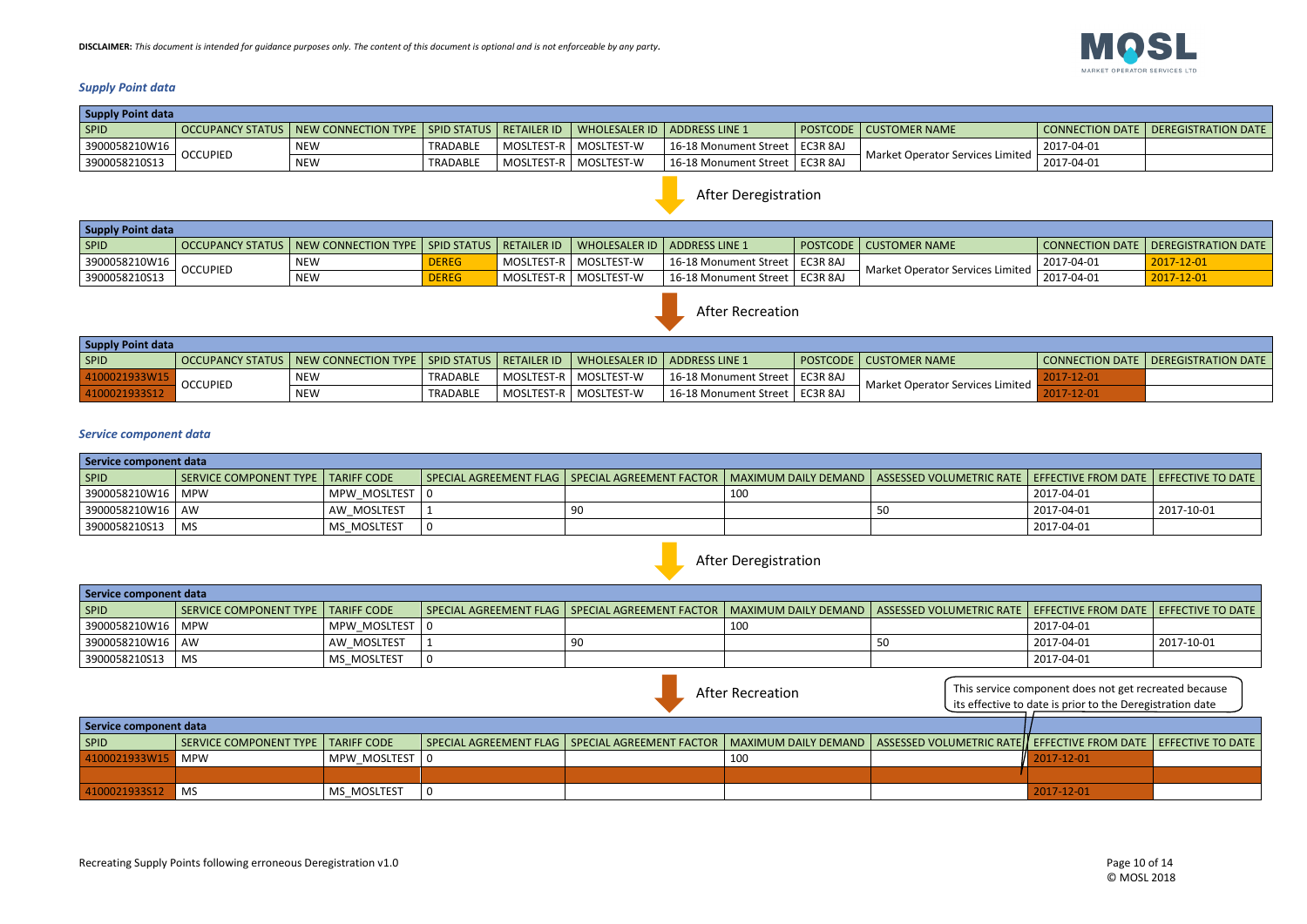#### *Meter data*

#### *Meter read data*

| Meter read data |                           |                                  |                   |                        |                        |                   |                      |
|-----------------|---------------------------|----------------------------------|-------------------|------------------------|------------------------|-------------------|----------------------|
| <b>SPID</b>     | <b>METER MANUFACTURER</b> | METER MANUFACTURER SERIAL NUMBER | <b>METER READ</b> | <b>METER READ DATE</b> | <b>METER READ TYPE</b> | METER READ METHOD | <b>ROLLOVER FLAG</b> |
| 3900058210W16   | Testmeter                 | Serial20180308                   |                   | 2017-04-01             | <b>INITIAL</b>         | <b>VISUAL</b>     |                      |
| 3900058210W16   | Testmeter                 | Serial20180308                   | 30                | 2017-05-01             | <b>CYCLIC</b>          | <b>VISUAL</b>     |                      |
| 3900058210W16   | Testmeter                 | Serial20180308                   | 61                | 2017-06-01             | <b>CYCLIC</b>          | <b>VISUAL</b>     |                      |
| 3900058210W16   | Testmeter                 | Serial20180308                   | -91               | 2017-07-01             | <b>CYCLIC</b>          | <b>VISUAL</b>     |                      |
| 3900058210W16   | Testmeter                 | Serial20180308                   | 122               | 2017-08-01             | <b>CYCLIC</b>          | <b>VISUAL</b>     |                      |
| 3900058210W16   | Testmeter                 | Serial20180308                   | 153               | 2017-09-01             | <b>CYCLIC</b>          | <b>VISUAL</b>     |                      |
| 3900058210W16   | Testmeter                 | Serial20180308                   | 183               | 2017-10-01             | <b>CYCLIC</b>          | <b>VISUAL</b>     |                      |
| 3900058210W16   | Testmeter                 | Serial20180308                   | 214               | 2017-11-01             | <b>CYCLIC</b>          | <b>VISUAL</b>     |                      |

| Meter data                                                                                                               |                           |                                  |                    |                            |                                    |    |  |                             |                       |                 |  |
|--------------------------------------------------------------------------------------------------------------------------|---------------------------|----------------------------------|--------------------|----------------------------|------------------------------------|----|--|-----------------------------|-----------------------|-----------------|--|
| SPID                                                                                                                     | <b>METER MANUFACTURER</b> | METER MANUFACTURER SERIAL NUMBER | <b>I READ DATE</b> | PHYSICAL METER SIZE        | <b>WATER CHARGEABLE METER SIZE</b> |    |  | RTS   YVE   METER TREATMENT | <b>ADDRESS LINE 1</b> | <b>POSTCODE</b> |  |
| 3900058210W16                                                                                                            | Testmeter                 | Serial20180308                   | 2017-04-01         | 40                         | 40                                 | 95 |  | 500 POTABLE                 | 16-18 Monument Street | EC3R 8AJ        |  |
| <b>After Deregistration</b>                                                                                              |                           |                                  |                    |                            |                                    |    |  |                             |                       |                 |  |
| Meter data                                                                                                               |                           |                                  |                    |                            |                                    |    |  |                             |                       |                 |  |
| SPID                                                                                                                     | <b>METER MANUFACTURER</b> | METER MANUFACTURER SERIAL NUMBER | <b>I READ DATE</b> | <b>PHYSICAL METER SIZE</b> | WATER CHARGEABLE METER SIZE        |    |  | RTS   YVE   METER TREATMENT | <b>ADDRESS LINE 1</b> | <b>POSTCODE</b> |  |
| 3900058210W16                                                                                                            | Testmeter                 | Serial20180308                   | 2017-04-01         | 40                         | 40                                 | 95 |  | 500   POTABLE               | 16-18 Monument Street | EC3R 8AJ        |  |
| The Yearly Volume Estimate changes to more closely<br><b>After Recreation</b><br>match the read profile of the old meter |                           |                                  |                    |                            |                                    |    |  |                             |                       |                 |  |
| Meter data                                                                                                               |                           |                                  |                    |                            |                                    |    |  |                             |                       |                 |  |
| SPID                                                                                                                     | <b>METER MANUFACTURER</b> | METER MANUFACTURER SERIAL NUMBER | <b>I READ DATE</b> | PHYSICAL METER SIZE        | <b>WATER CHARGEABLE METER SIZE</b> |    |  | RTS   YVE   METER TREATMENT | <b>ADDRESS LINE 1</b> | <b>POSTCODE</b> |  |
| 4100021933W15                                                                                                            | Testmeter                 | Serial20180308                   | 2017-12-01         | 40                         | 40                                 | 95 |  | <b>POTABLE</b>              | 16-18 Monument Street | EC3R 8AJ        |  |

| Meter read data |                           |                                  |            |                        |                        |                          |                      |
|-----------------|---------------------------|----------------------------------|------------|------------------------|------------------------|--------------------------|----------------------|
| SPID            | <b>METER MANUFACTURER</b> | METER MANUFACTURER SERIAL NUMBER | METER READ | <b>METER READ DATE</b> | <b>METER READ TYPE</b> | <b>METER READ METHOD</b> | <b>ROLLOVER FLAG</b> |
| 3900058210W16   | Testmeter                 | Serial20180308                   |            | 2017-04-01             | <b>INITIAL</b>         | <b>VISUAL</b>            |                      |
| 3900058210W16   | Testmeter                 | Serial20180308                   | 30         | 2017-05-01             | <b>CYCLIC</b>          | <b>VISUAL</b>            |                      |
| 3900058210W16   | Testmeter                 | Serial20180308                   | 61         | 2017-06-01             | <b>CYCLIC</b>          | <b>VISUAL</b>            |                      |
| 3900058210W16   | Testmeter                 | Serial20180308                   | 91         | 2017-07-01             | <b>CYCLIC</b>          | <b>VISUAL</b>            |                      |
| 3900058210W16   | Testmeter                 | Serial20180308                   | 122        | 2017-08-01             | <b>CYCLIC</b>          | <b>VISUAL</b>            |                      |
| 3900058210W16   | Testmeter                 | Serial20180308                   | 153        | 2017-09-01             | <b>CYCLIC</b>          | <b>VISUAL</b>            |                      |
| 3900058210W16   | Testmeter                 | Serial20180308                   | 183        | 2017-10-01             | <b>CYCLIC</b>          | <b>VISUAL</b>            |                      |
| 3900058210W16   | Testmeter                 | Serial20180308                   | 214        | 2017-11-01             | <b>CYCLIC</b>          | <b>VISUAL</b>            |                      |
| 3900058210W16   | <b>Testmeter</b>          | Serial20180308                   | 244        | 2017-12-01             | <b>FINAL</b>           | <b>VISUAL</b>            |                      |





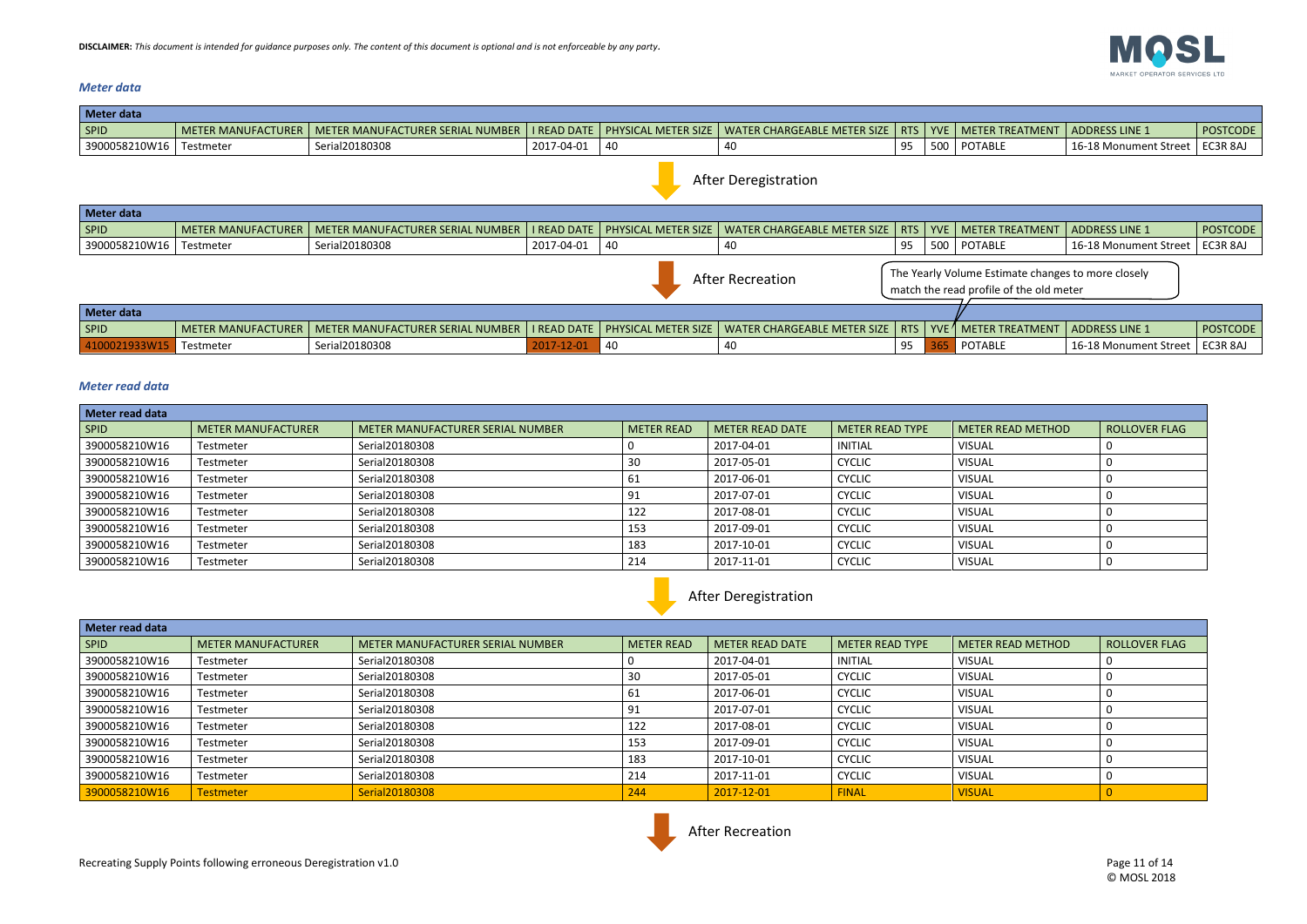| Meter read data |                           |                                  |                   |                 |                 |                   |               |  |  |  |  |
|-----------------|---------------------------|----------------------------------|-------------------|-----------------|-----------------|-------------------|---------------|--|--|--|--|
| <b>SPID</b>     | <b>METER MANUFACTURER</b> | METER MANUFACTURER SERIAL NUMBER | <b>METER READ</b> | METER READ DATE | METER READ TYPE | METER READ METHOD | ROLLOVER FLAG |  |  |  |  |
|                 |                           |                                  |                   |                 |                 |                   |               |  |  |  |  |
|                 |                           |                                  |                   |                 |                 |                   |               |  |  |  |  |
|                 |                           |                                  |                   |                 |                 |                   |               |  |  |  |  |
|                 |                           |                                  |                   |                 |                 |                   |               |  |  |  |  |
|                 |                           |                                  |                   |                 |                 |                   |               |  |  |  |  |
|                 |                           |                                  |                   |                 |                 |                   |               |  |  |  |  |
|                 |                           |                                  |                   |                 |                 |                   |               |  |  |  |  |
|                 |                           |                                  |                   |                 |                 |                   |               |  |  |  |  |
| 4100021933W15   | Testmeter                 | Serial20180308                   | 244               | 2017-12-01      | <b>INITIAL</b>  | <b>VISUAL</b>     |               |  |  |  |  |

**Discharge Point (DPID) data**  $\mid$  SPID  $\mid$  DPID  $\mid$  ot  $\mid$  st  $\mid$  trade effluent tariff code  $\mid$  sewerage volument adjustment method  $\mid$  special agreement flag  $\mid$  special agreement factor  $\mid$ 3900058210S13 DPID20180308 50 50 TE\_MOSLTEST NONE NONE 0

#### *Discharge Point (DPID) data*

**Discharge Point (DPID) data** SPID DPID  $\vert$  ot  $\vert$  st  $\vert$  trade effluent tariff code  $\vert$  sewerage volument adjustment method  $\vert$  special agreement flag  $\vert$  special agreement 4100021933S12 DPID20180308-v2 50 50 TE\_MOSLTEST NONE NONE 0

| Discharge Point (DPID) data |              |      |  |             |                                                                                                                                            |  |  |            |                  |  |
|-----------------------------|--------------|------|--|-------------|--------------------------------------------------------------------------------------------------------------------------------------------|--|--|------------|------------------|--|
| SPID                        | <b>DPID</b>  |      |  |             | TRADE EFFLUENT TARIFF CODE   SEWERAGE VOLUMENT ADJUSTMENT METHOD   SPECIAL AGREEMENT FLAG   SPECIAL AGREEMENT FACTOR   EFFECTIVE FROM DATE |  |  |            | TERMINATION DATE |  |
| 3900058210S13               | DPID20180308 | 50 I |  | TE MOSLTEST | <b>NONE</b>                                                                                                                                |  |  | 2017-04-01 |                  |  |

#### *Meter-DPID association data*

| Meter-DPID association data |              |              |                    |                                  |                            |                          |  |  |  |  |
|-----------------------------|--------------|--------------|--------------------|----------------------------------|----------------------------|--------------------------|--|--|--|--|
| SPID                        | <b>DPID</b>  | <b>MDVOL</b> | METER MANUFACTURER | METER MANUFACTURER SERIAL NUMBER | <b>EFFECTIVE FROM DATE</b> | <b>EFFECTIVE TO DATE</b> |  |  |  |  |
| 3900058210S13               | DPID20180308 | 10           | Testmeter          | Serial20180308                   | 2017-04-01                 |                          |  |  |  |  |

| Meter-DPID association data |              |              |                           |                                    |                     |                   |  |  |
|-----------------------------|--------------|--------------|---------------------------|------------------------------------|---------------------|-------------------|--|--|
| SPID                        | <b>DPID</b>  | <b>MDVOL</b> | <b>METER MANUFACTURER</b> | I METER MANUFACTURER SERIAL NUMBER | EFFECTIVE FROM DATE | EFFECTIVE TO DATE |  |  |
| 3900058210S13               | DPID20180308 | ᅩ            | Testmete                  | Serial20180308                     | 2017-04-01          | 2017-12-01        |  |  |

After Deregistration

After Recreation







| CTOR   EFFECTIVE FROM DATE   TERMINATION DATE |                  |
|-----------------------------------------------|------------------|
| 2017-04-01                                    | $2017 - 12 - 01$ |

| FACTOR   EFFECTIVE FROM DATE   TERMINATION DATE |  |
|-------------------------------------------------|--|
| $2017 - 12 - 01$                                |  |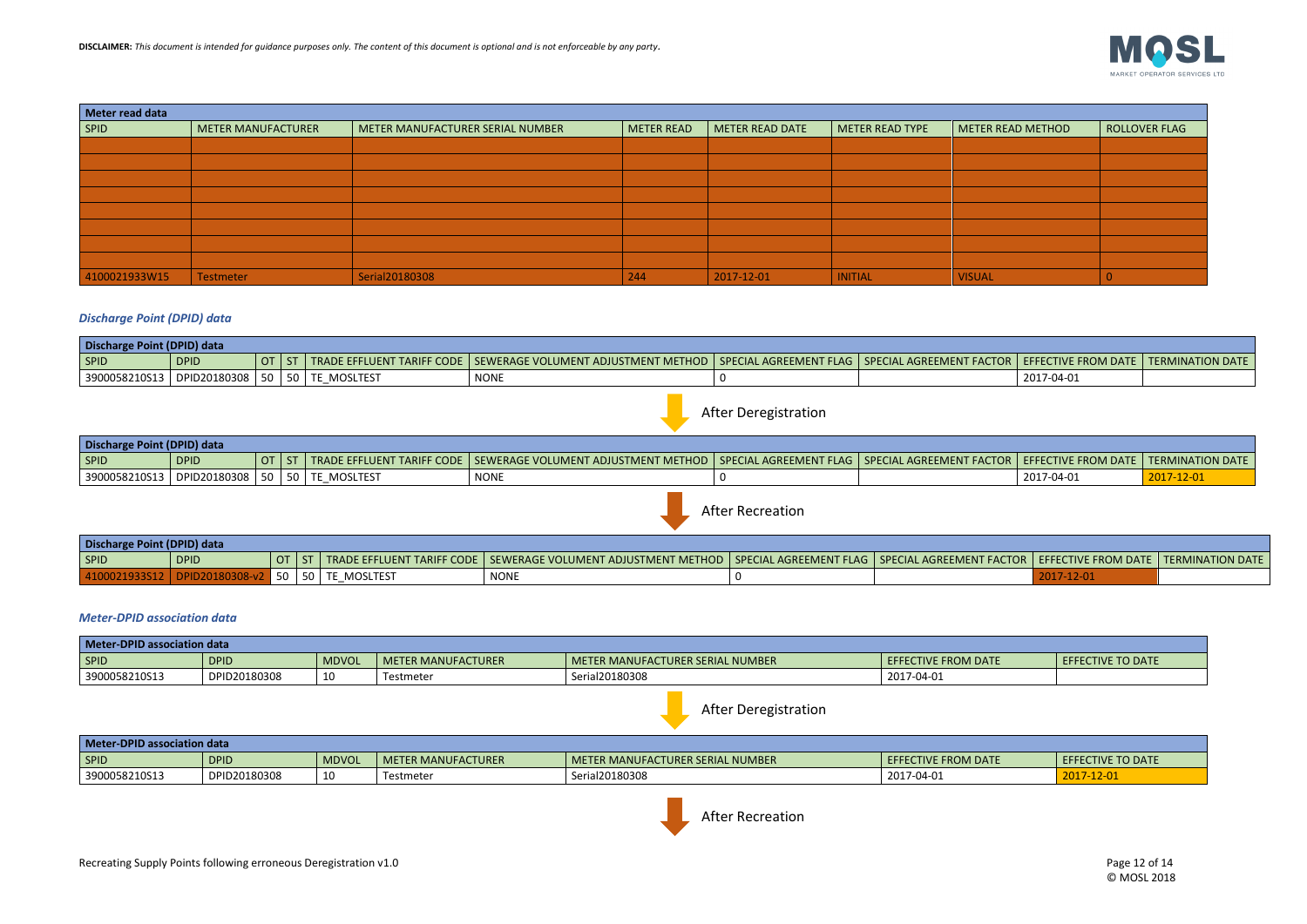| <b>Meter-DPID association data</b> |              |              |                    |                                  |                     |                          |  |  |
|------------------------------------|--------------|--------------|--------------------|----------------------------------|---------------------|--------------------------|--|--|
| <b>SPID</b>                        | <b>DPID</b>  | <b>MDVOL</b> | METER MANUFACTURER | METER MANUFACTURER SERIAL NUMBER | EFFECTIVE FROM DATE | <b>EFFECTIVE TO DATE</b> |  |  |
|                                    | 020180308-v2 | 10           | Testmeter          | Serial20180308                   | 2017-12-01          |                          |  |  |

#### *Calculated Discharge data*

| <b>Calculated Discharge data</b> |              |                          |                       |                             |                          |                            |                   |  |
|----------------------------------|--------------|--------------------------|-----------------------|-----------------------------|--------------------------|----------------------------|-------------------|--|
| SPID                             | <b>DPID</b>  | <b>CALC DISCHARGE ID</b> | <b>DISCHARGE TYPE</b> | <b>SUBMISSION FREQUENCY</b> | l YEARLY VOLUME ESTIMATE | <b>EFFECTIVE FROM DATE</b> | EFFECTIVE TO DATE |  |
| 3900058210S13                    | DPID20180308 | CalcDisc20180308         | <b>GENERIC</b>        |                             |                          | 2017-04-01                 |                   |  |

| <b>Calculated Discharge data</b> |              |                   |                       |                             |                                 |                            |                   |  |  |
|----------------------------------|--------------|-------------------|-----------------------|-----------------------------|---------------------------------|----------------------------|-------------------|--|--|
| SPID                             | <b>DPID</b>  | CALC DISCHARGE ID | <b>DISCHARGE TYPE</b> | <b>SUBMISSION FREQUENCY</b> | <b>I YEARLY VOLUME ESTIMATE</b> | <b>EFFECTIVE FROM DATE</b> | EFFECTIVE TO DATE |  |  |
| 3900058210S13                    | DPID20180308 | CalcDisc20180308  | <b>GENERIC</b>        |                             |                                 | 2017-04-01                 | 2017-12-01        |  |  |

| <b>Calculated Discharge data</b> |             |                             |                       |                      |                        |                     |                          |  |
|----------------------------------|-------------|-----------------------------|-----------------------|----------------------|------------------------|---------------------|--------------------------|--|
| SPID                             | <b>DPID</b> | <b>CALC DISCHARGE ID</b>    | <b>DISCHARGE TYPE</b> | SUBMISSION FREQUENCY | VEARLY VOLUME ESTIMATE | EFFECTIVE FROM DATE | <b>EFFECTIVE TO DATE</b> |  |
| 14100021933512                   | DPID20180   | $~c$ 20180308- $\mathbf{v}$ | <b>GENERIC</b>        |                      | シム                     | ·12-01              |                          |  |

### *Calculated Discharge volumes data*

| <b>Calculated Discharge volumes data</b> |              |                          |                            |                           |                          |  |  |
|------------------------------------------|--------------|--------------------------|----------------------------|---------------------------|--------------------------|--|--|
| SPID                                     | <b>DPID</b>  | <b>CALC DISCHARGE ID</b> | <b>CALC DISCHARGE READ</b> | <b>EFFECTIV FROM DATE</b> | <b>EFFECTIVE TO DATE</b> |  |  |
| 3900058210S13                            | DPID20180308 | CalcDisc20180308         |                            | 2017-04-01                | 2017-10-01               |  |  |

| Calculated Discharge volumes data                                                                                                                                                               |              |                          |                            |                           |                   |  |  |  |
|-------------------------------------------------------------------------------------------------------------------------------------------------------------------------------------------------|--------------|--------------------------|----------------------------|---------------------------|-------------------|--|--|--|
| <b>SPID</b>                                                                                                                                                                                     | <b>DPID</b>  | <b>CALC DISCHARGE ID</b> | <b>CALC DISCHARGE READ</b> | <b>EFFECTIV FROM DATE</b> | EFFECTIVE TO DATE |  |  |  |
| 3900058210S13                                                                                                                                                                                   | DPID20180308 | CalcDisc20180308         | 46.                        | 2017-04-01                | 2017-10-01        |  |  |  |
| There is no Calculated Discharge volume recreated because, as this is submitted twice<br>After Recreation $ $ a year, the next one is due in 2018-04-01, which is after Supply Point recreation |              |                          |                            |                           |                   |  |  |  |
| Calculated Discharge volumes data                                                                                                                                                               |              |                          |                            |                           |                   |  |  |  |
| <b>SPID</b>                                                                                                                                                                                     | <b>DPID</b>  | <b>CALC DISCHARGE ID</b> | <b>CALC DISCHARGE READ</b> | EFFECTIV FROM DATE        | EFFECTIVE TO DATE |  |  |  |
|                                                                                                                                                                                                 |              |                          |                            |                           |                   |  |  |  |





After Recreation

After Deregistration